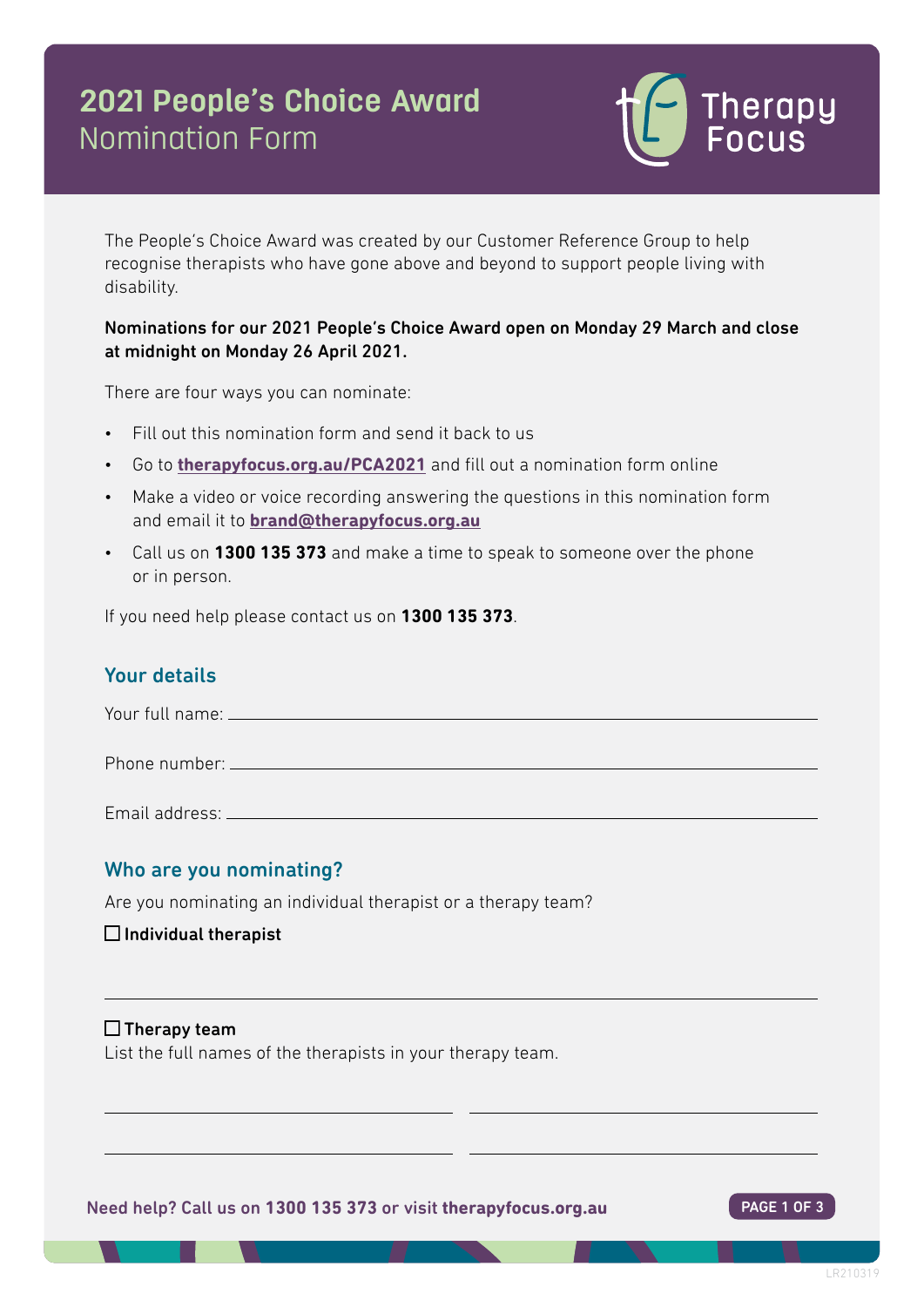

### Why should they win the award?

Please answer the following questions. If you need more space you can attach pages.

#### How has your therapist or therapy team gone above and beyond?

How do they make a difference in your life, or the life of the person receiving services?

Need help? Call us on **1300 135 373** or visit **therapyfocus.org.au** PAGE 2 OF 3